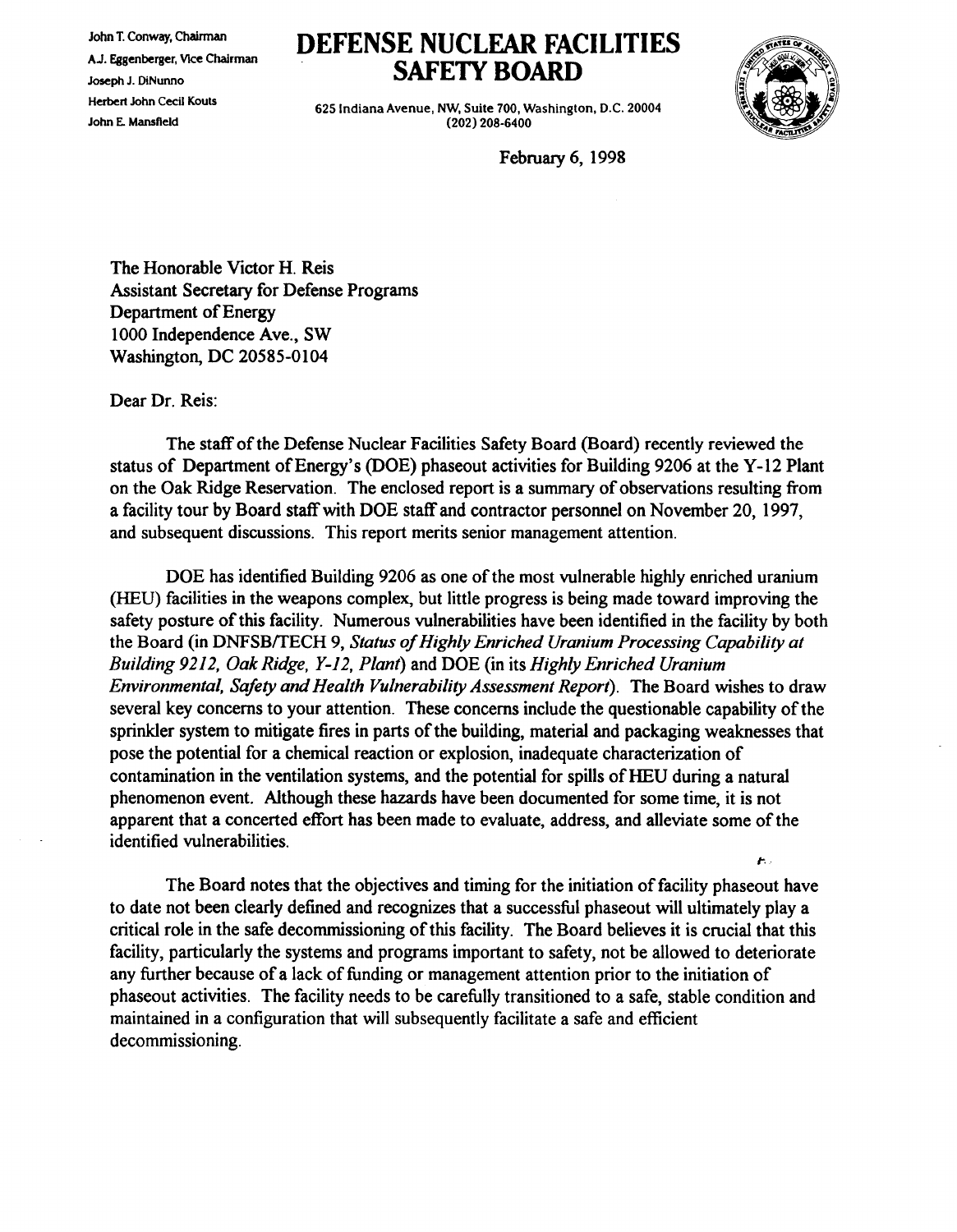The Honorable Victor H. Reis Page 2

The facility needs to be included among the long-tenn environmental management planning goals in order to reduce risks at the Y-12 Plant. The Board understands that DOE is in the process of developing a phaseout plan for Building 9206. The enclosed observations should be of assistance in this effort, which the Board encourages be done expeditiously. The Board looks forward to reviewing this document as it develops.

Sincerely,

John J. J. Jonson

Enclosure

c: The Honorable Ernest 1. Moniz Mr. James C. Hall Mr. Mark B. Whitaker, Jr.

 $\tilde{\mathbf{r}}$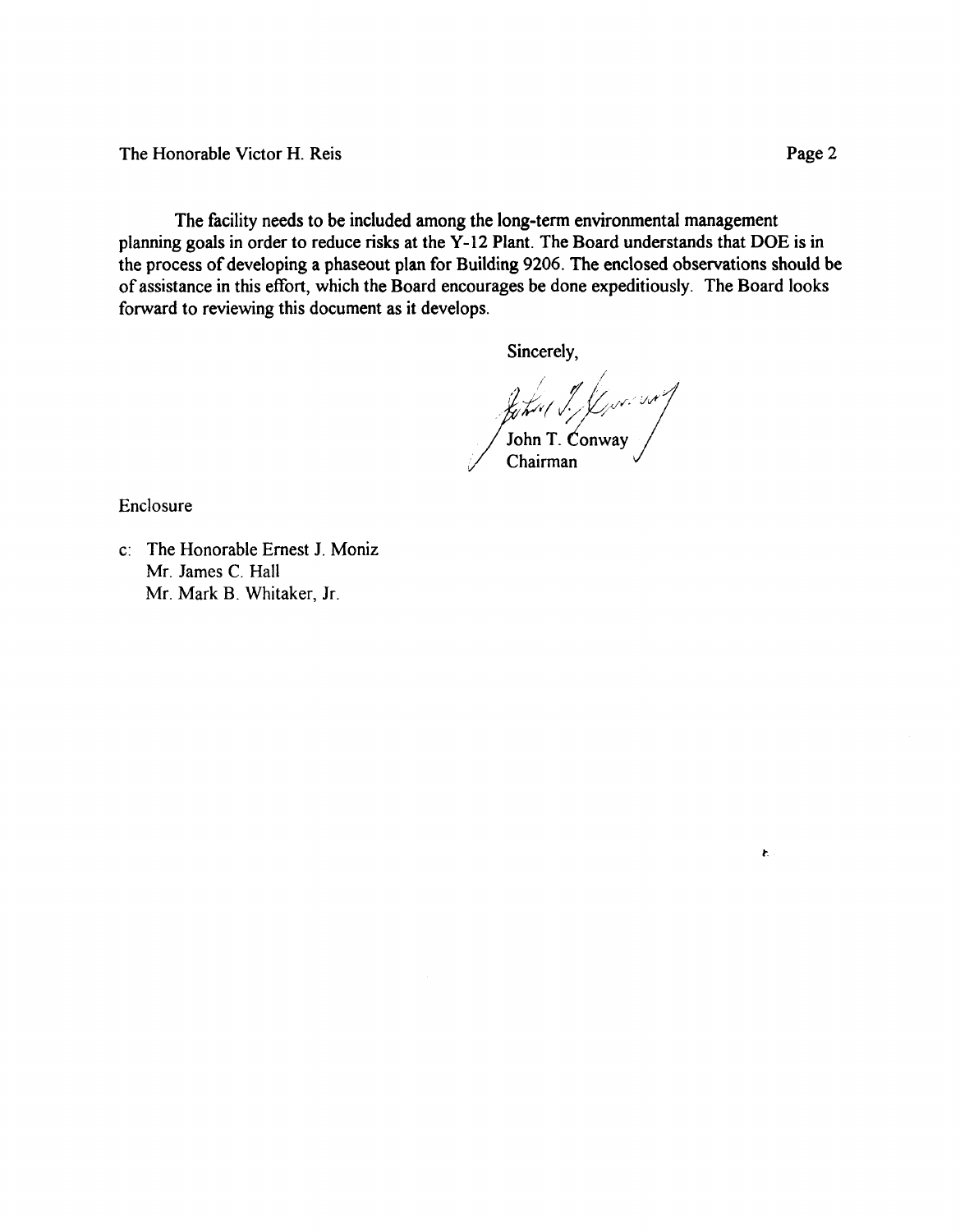## DEFENSE NUCLEAR FACILITIES SAFETY BOARD

December 10, 1997

|                 | <b>MEMORANDUM FOR:</b> G. W. Cunningham, Technical Director                           |
|-----------------|---------------------------------------------------------------------------------------|
| <b>COPIES:</b>  | <b>Board Members</b>                                                                  |
| <b>FROM:</b>    | T. L. Hunt                                                                            |
| <b>SUBJECT:</b> | Review of Phaseout Activities of Building 9206 at the Y-12 Site,<br>November 20, 1997 |

This memorandum documents a review by the staff ofthe Defense Nuclear Facilities Safety Board (Board) of the Department of Energy's (DOE) preparations for phaseout operations in Building 9206 (B9206) and Building 9720-17 at the Y-12 Site on the Oak Ridge Reservation. This review was conducted by T. L. Hunt, S. L. Krahn, and R. W. Zavadoski.

B9206 is a legacy Defense Programs facility with significant amounts of material at risk. It is vintage 1943 steel-frame construction with hollow clay tile in-filling. The 64,000  $\hat{\pi}^2$  facility is about 1,300 ft from the site boundary and is presently in a stand-down operational status. The original design mission of the building was recovery of myriad enrichments of highly enriched uranium (HEU). Current use is limited to storage of excess "in-process" fissile material awaiting processing-more than 2,600 batches of uranium-bearing material in several forms and various enrichments, including metals, oxides, compounds, combustibles, residues, solutions, and ventilation duct holdup. The material is packaged in cans, vessels, plastic bags and containers, drums and tanks, and is located throughout the facility in vaults, piping, hoods, and tanks.

 $\epsilon$ Numerous vulnerabilities have been identified in B9206 by both the Board's staff and DOE (in its *Highly Enriched Uranium Environmental, Safety and Health Vulnerability Assessment Report*, December 1996). The majority of these vulnerabilities have yet to be addressed by DOE.

The identified B9206 vulnerabilities include incomplete fire protection by sprinklers, possible chemical reactions/explosions with spread of HEU, inadequate characterization of contamination in underground ventilation, and potential for HEU spills caused by an earthquake:

• Fire dominates all Y-12 accident release scenarios. The absence of sprinklers in portions of the building means that manual firefighting equipment would have to be available to suppress an lIEU fire. In addition, radioactive combustible material stored in the building could allow fires to spread to areas where HEU is stored or processed.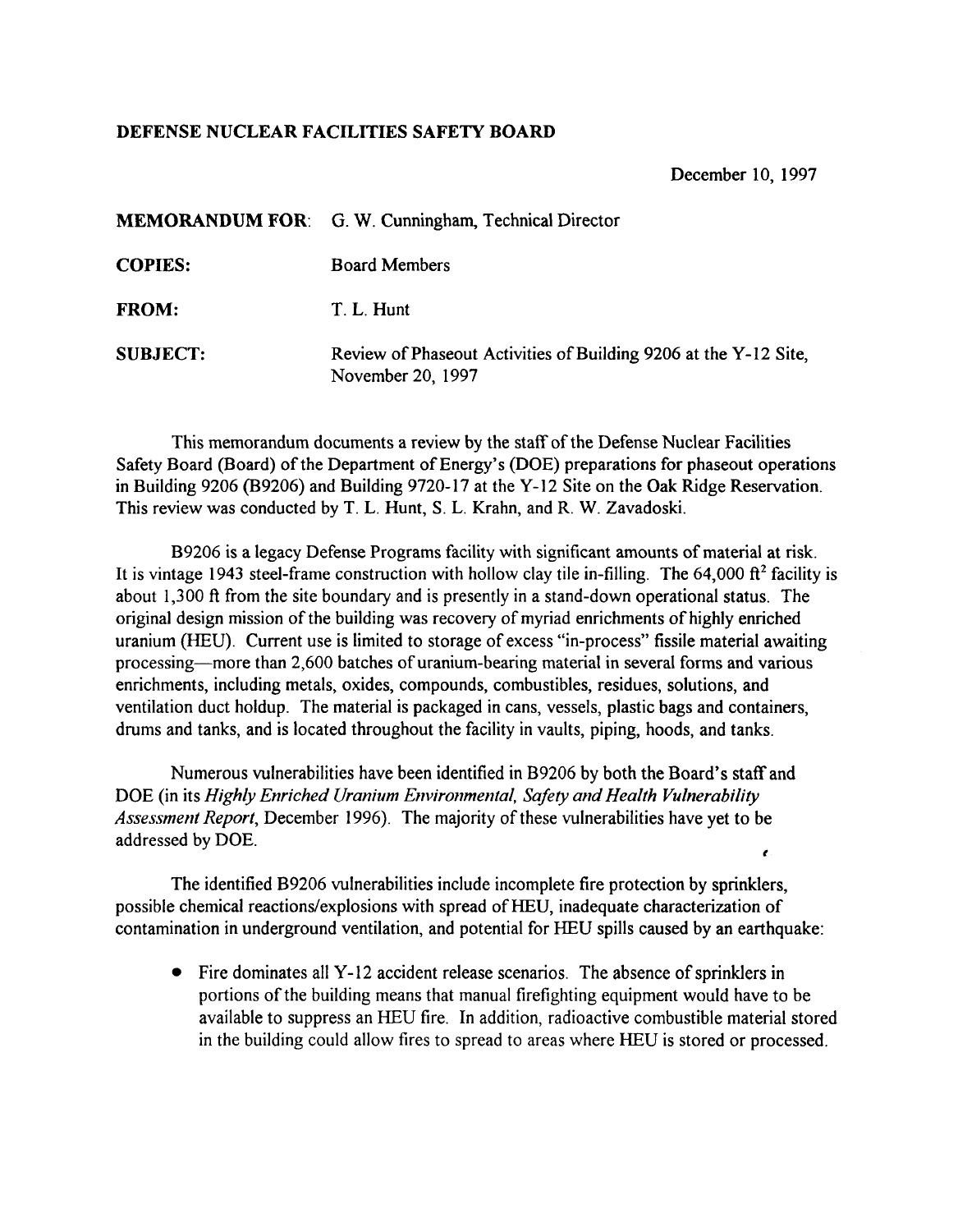- Five large (up to 24" diameter) stoneware ventilation ducts running under B9206 have been sealed off and abandoned, some for almost 40 years. There is evidence that groundwater has infiltrated into the sump that services these ducts. Grab samples taken from the duct in 1983 revealed the presence of HEU contamination. The actual condition of the ducts and their precise contamination levels are still largely unknown.
- Existing material/packaging vulnerabilities in B9206 can create an environment in which energetic chemical reactions can occur, releasing HEU into the atmosphere. The current sampling and inspection program for material characterization and storage containers is flawed (e.g., the protocol for container monitoring does not require evaluation for overpressurization). The improper storage of pyrophoric material (e.g., ill-fitting or deteriorated seals, corrosion) and chemicals could result in reactions that rapidly produce gas, create spills, and generate excessive amassment of material. The planned resumption of use of natural gas for the B9206 recovery furnace also creates the potential for an explosive accumulation.
- The potential exists for extensive HEU spills and exposures in B9206 should the building experience forces for an earthquake. Seismic evaluations have generally indicated a low seismic capacity, particularly for the in-fill clay tile walls. Also, storage racks and configurations are not adequate to prevent multiple spills during an earthquake.

It is not evident that a concerted effort to address the identified vulnerabilities has been made. The Unreviewed Safety Question Determination process has not been implemented to ascertain whether the probability of an occurrence or the consequences of an accident were previously evaluated by the existing safety analyses. It does not appear that corrective actions are being taken to alleviate the more serious concerns.

Sufficient resources are not being committed by Defense Programs to treat the excess inprocess material and transition B9206 to decommissioning status. The facility also seems to be seriously understaffed and resource limited. Very little progress has been made toward bringing the facility into a safer condition since the Board's reporting requirement in February 1996 and DOE's HEU vulnerability assessment in December 1996. There is a perceived lack of urgency with regard to activities associated with B9206. For example, (1) of the hundreds of corroded and deformed cans of HEU stored in the facility, only 20 were repackaged in FY97; (2) building personnel have not commenced development ofthe Preliminary Hazards Analysis, which was scheduled for issuance by November 1997; (3) a criticality safety deficiency that was noted during the last tour of B9206 by the Board's staff in March 1997 remains outstanding because of the lack of manpower to move the out-of-specification container to an approved storage rack; (4) knowledge and documentation of the holdup in the processing systems and ventilation are severely lacking, with no effort being made to quantify the material; and (5) the surveillance and maintenance program to monitor carbon-steel containers for corrosion appears to be arbitrary and informal.